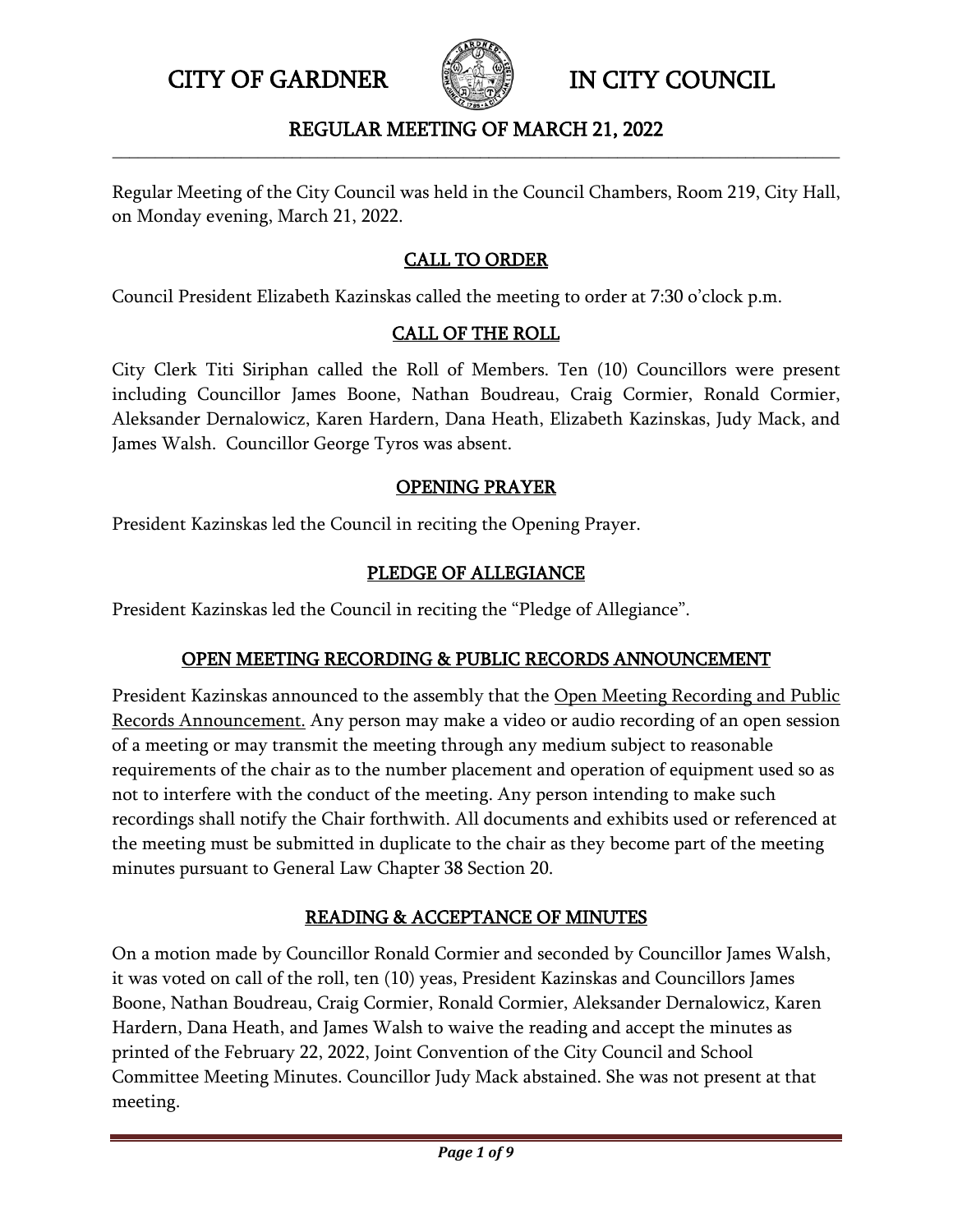

## REGULAR MEETING OF MARCH 21, 2022 **\_\_\_\_\_\_\_\_\_\_\_\_\_\_\_\_\_\_\_\_\_\_\_\_\_\_\_\_\_\_\_\_\_\_\_\_\_\_\_\_\_\_\_\_\_\_\_\_\_\_\_\_\_\_\_\_\_\_\_\_\_\_\_\_\_\_\_\_\_\_\_\_\_\_\_\_\_\_\_\_\_\_\_\_\_**

# COMMUNICATIONS FROM THE MAYOR APPOINTMENTS

## #10631

On a motion made by Councillor Judy Mack and seconded by Councillor James Walsh, it was voted viva voce, ten (10) yeas, President Kazinskas and Councillors James Boone, Nathan Boudreau, Craig Cormier, Ronald Cormier, Aleksander Dernalowicz, Karen Hardern, Dana Heath, Judy Mack, and James Walsh refer the following Appointment to the Appointments Committee for further study and report:

A Measure Confirming the Mayor's Appointment of Casey Bashaw to the position of Alternate Plumbing & Gas Inspector, for term expiring March 9, 2025.

## #10632

On a motion made by Councillor Judy Mack and seconded by Councillor James Walsh, it was voted viva voce, ten (10) yeas, President Kazinskas and Councillors James Boone, Nathan Boudreau, Craig Cormier, Ronald Cormier, Aleksander Dernalowicz, Karen Hardern, Dana Heath, Judy Mack, and James Walsh refer the following Appointment to the Appointments Committee for further study and report:

A Measure Confirming the Mayor's Appointment of Philip Morrissey to the position of Airport Commission Member, for term expiring March 4, 2025.

# #10633

On a motion made by Councillor Judy Mack and seconded by Councillor Craig Cormier, it was voted viva voce, ten (10) yeas, President Kazinskas and Councillors James Boone, Nathan Boudreau, Craig Cormier, Ronald Cormier, Aleksander Dernalowicz, Karen Hardern, Dana Heath, Judy Mack, and James Walsh refer the following Appointment to the Appointments Committee for further study and report:

A Measure Confirming the Mayor's Appointment of James Morrissey to the position of Airport Commission Member, for term expiring March 4, 2025.

# #10634

On a motion made by Councillor Judy Mack and seconded by Councillor Craig Cormier, it was voted viva voce, ten (10) yeas, President Kazinskas and Councillors James Boone, Nathan Boudreau, Craig Cormier, Ronald Cormier, Aleksander Dernalowicz, Karen Hardern, Dana Heath, Judy Mack, and James Walsh refer the following Appointment to the Appointments Committee for further study and report:

A Measure Confirming the Mayor's Appointment of John Lavoie to the position of Airport Commission Member, for term expiring March 4, 2025.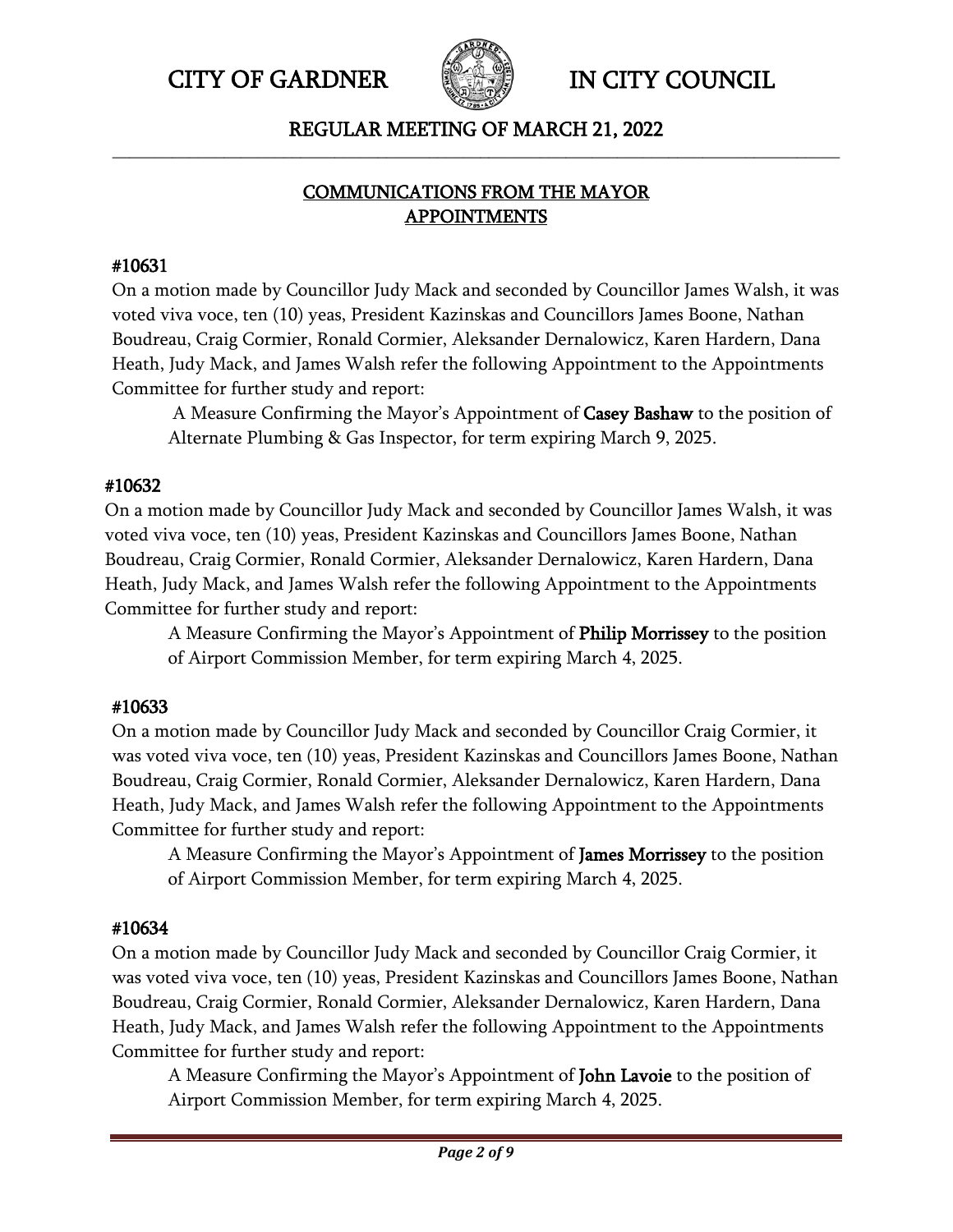

#### REGULAR MEETING OF MARCH 21, 2022 **\_\_\_\_\_\_\_\_\_\_\_\_\_\_\_\_\_\_\_\_\_\_\_\_\_\_\_\_\_\_\_\_\_\_\_\_\_\_\_\_\_\_\_\_\_\_\_\_\_\_\_\_\_\_\_\_\_\_\_\_\_\_\_\_\_\_\_\_\_\_\_\_\_\_\_\_\_\_\_\_\_\_\_\_\_**

#### #10635

On a motion made by Councillor Judy Mack and seconded by Councillor Craig Cormier, it was voted viva voce, ten (10) yeas, President Kazinskas and Councillors James Boone, Nathan Boudreau, Craig Cormier, Ronald Cormier, Aleksander Dernalowicz, Karen Hardern, Dana Heath, Judy Mack, and James Walsh refer the following Appointment to the Appointments Committee for further study and report:

A Measure Confirming the Mayor's Appointment of **Andre Guertin** to the position of Airport Commission Member, for term expiring March 3, 2025.

# UNFINISHED BUSINESS AND MATTERS FOR RECONSIDERATION

## #10602

On a motion made by Councillor James Walsh and seconded by Councillor Nathan Boudreau, it was voted viva voce, ten (10) yeas, President Elizabeth Kazinskas; Councillors James Boone, Nathan Boudreau, Craig Cormier, Ronald Cormier, Aleksander Dernalowicz, Karen Hardern, Dana Heath, Judy Mack and James Walsh; that the following Ordinance be Passed and sent to Final Printing:

AN ORDINANCE TO AMEND SECTION 8 OF CHAPTER 390 OF THE CODE OF THE CITY OF GARDNER, ENTITLED FIRE DEPARTMENT FEE SCHEDULE

In the City Council – February 7, 2022 Ordered Printed – March 7, 2022 First Printing – March 10, 2022 Ordinance Passed – March 21, 2022 Presented to the Mayor for Approval – March 22, 2022 Michel J. Nicholson, Mayor

A TRUE COPY, ATTEST: TITI SIRIPHAN, CITY CLERK March 25, 2022

## #10603

On a motion made by Councillor James Walsh and seconded by Councillor Nathan Boudreau, it was voted viva voce, ten (10) yeas, President Elizabeth Kazinskas; Councillors James Boone, Nathan Boudreau, Craig Cormier, Ronald Cormier, Aleksander Dernalowicz, Karen Hardern, Dana Heath, Judy Mack and James Walsh; that the following Ordinance be Passed and sent to Final Printing: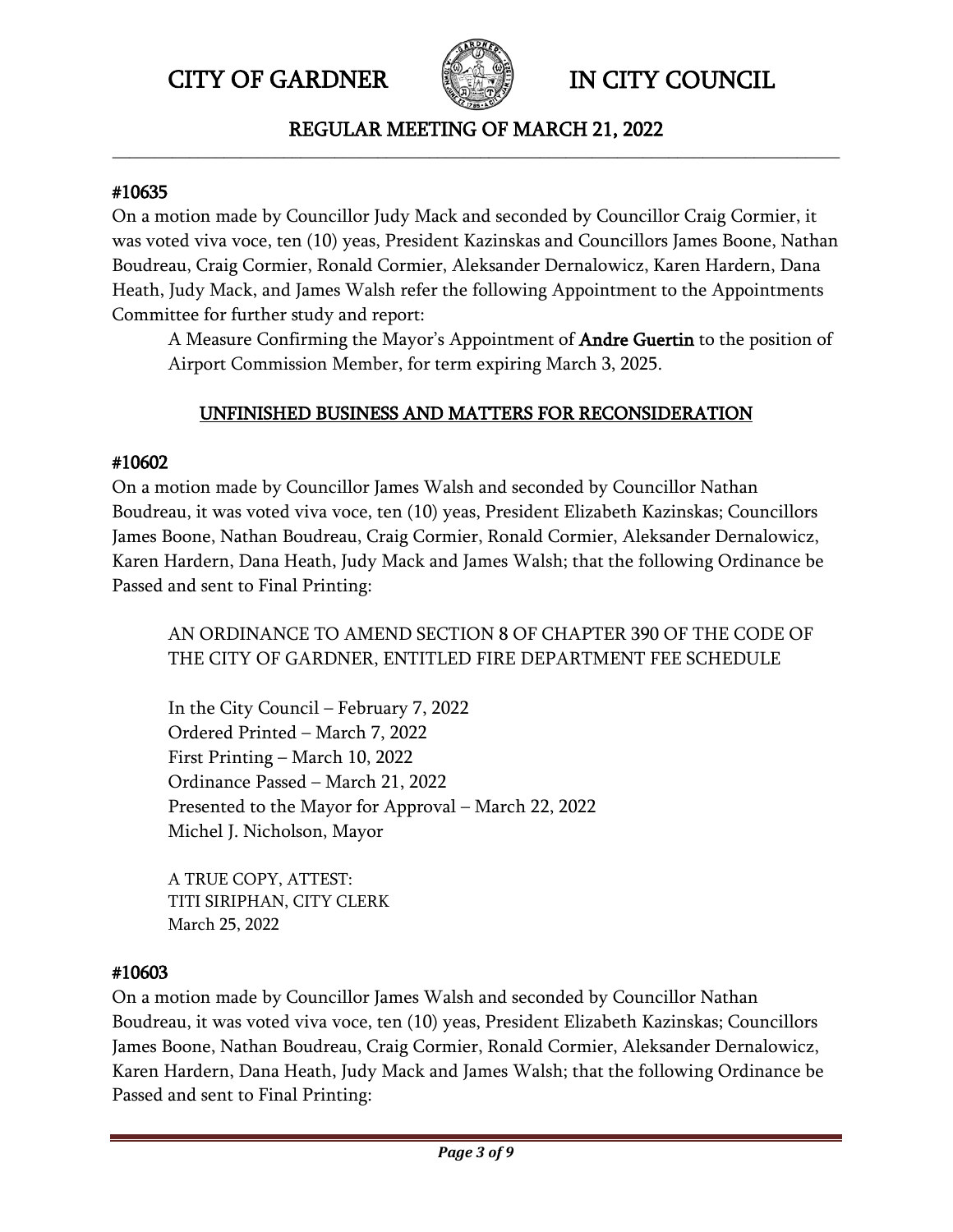

#### REGULAR MEETING OF MARCH 21, 2022 **\_\_\_\_\_\_\_\_\_\_\_\_\_\_\_\_\_\_\_\_\_\_\_\_\_\_\_\_\_\_\_\_\_\_\_\_\_\_\_\_\_\_\_\_\_\_\_\_\_\_\_\_\_\_\_\_\_\_\_\_\_\_\_\_\_\_\_\_\_\_\_\_\_\_\_\_\_\_\_\_\_\_\_\_\_**

## AN ORDINANCE TO AMEND SECTION 8 OF CHAPTER 390 OF THE CODE OF THE CITY OF GARDNER, ENTITLED FIRE DEPARTMENT FEE SCHEDULE

In the City Council – February 7, 2022 Ordered Printed – March 7, 2022 First Printing – March 10, 2022 Ordinance Passed – March 21, 2022 Presented to the Mayor for Approval – March 22, 2022 Michael J. Nicholson, Mayor

A TRUE COPY, ATTEST: TITI SIRIPHAN, CITY CLERK March 25, 2022

## #10622

On a motion made by Councillor James Walsh and seconded by Councillor Karen Hardern, it was voted viva voce, ten (10) yeas, President Elizabeth Kazinskas; Councillors James Boone, Nathan Boudreau, Craig Cormier, Ronald Cormier, Aleksander Dernalowicz, Karen Hardern, Dana Heath, Judy Mack and James Walsh; that the following Ordinance be Passed and sent to Final Printing:

> AN ORDINANCE TO AMEND THE CODE OF THE CITY OF GARDNER, SECTION 44 OF CHAPTER 171, ENTITLED "COMPENSATION IN LIEU OF PAID HOLIDAYS"

BE IT ORDAINED BY THE CITY COUNCIL OF THE CITY OF GARDNER THAT:

SECTION 1: Section 44(A) of Chapter 171 of the Code of the City of Gardner, entitled "Compensation in Lieu of Paid Holidays: Police Department," be amended by deleting the words "Civilian Systems Manager," from the provisions of this section.

SECTION 2: Section 44(A) of Chapter 171 of the Code of the City of Gardner, entitled "Compensation in Lieu of Paid Holidays: Police Department," be amended by deleting the word "Captain" from the provisions of this section.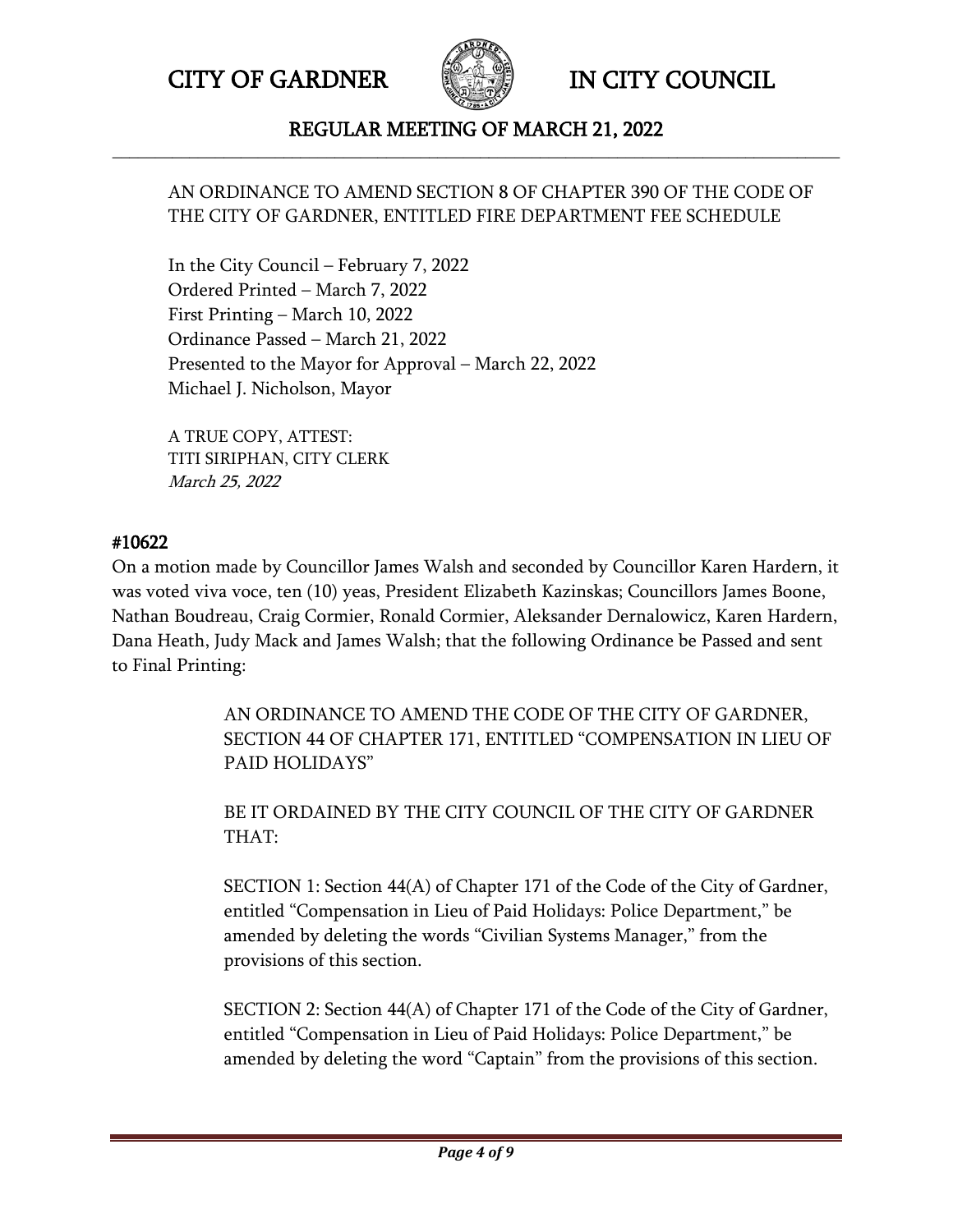

#### REGULAR MEETING OF MARCH 21, 2022 **\_\_\_\_\_\_\_\_\_\_\_\_\_\_\_\_\_\_\_\_\_\_\_\_\_\_\_\_\_\_\_\_\_\_\_\_\_\_\_\_\_\_\_\_\_\_\_\_\_\_\_\_\_\_\_\_\_\_\_\_\_\_\_\_\_\_\_\_\_\_\_\_\_\_\_\_\_\_\_\_\_\_\_\_\_**

SECTION 3: Section 44(B) of Chapter 171 of the Code of the City of Gardner, entitled "Compensation in Lieu of Paid Holidays: Fire Department," be amended by deleting the words "Fire Alarm Superintendent" from the provisions of this section.

SECTION 4: This ordinance shall take effect upon passage and publication as required by law.

In the City Council – February 22, 2022 Ordered Printed – March 7, 2022 First Printing – March 10, 2022 Ordinance Passed – March 21, 2022 Presented to the Mayor for Approval – March 22, 2022 Michael J. Nicholson, Mayor

A TRUE COPY, ATTEST: TITI SIRIPHAN, CITY CLERK March 25, 2022

## #10623

On a motion made by Councillor Craig Cormier and seconded by Councillor Karen Hardern, it was voted viva voce, ten (10) yeas, President Elizabeth Kazinskas; Councillors James Boone, Nathan Boudreau, Craig Cormier, Ronald Cormier, Aleksander Dernalowicz, Karen Hardern, Dana Heath, Judy Mack and James Walsh; that the following Ordinance be Passed and sent to Final Printing:

An Ordinance to Amend the Code of The City of Gardner by Deleting Chapter 357, Entitled "Vacant and Abandoned Buildings," and Chapter 493, Entitled "Nuisances," and Adding a New Chapter 500 to be Entitled, "Blighted, Nuisance, Vacant, and Abandoned Properties," Which Chapter Provides for Public Safety Measures for Blighted, Nuisance, Vacant, and Abandoned Properties, Prohibitions, and Penalties for Violation of the Chapter.

In the City Council – February 22, 2022 Ordered Printed – March 7, 2022 First Printing – March 10, 2022 Ordinance Passed – March 21, 2022 Presented to the Mayor for Approval – March 22, 2022 Michael J. Nicholson, Mayor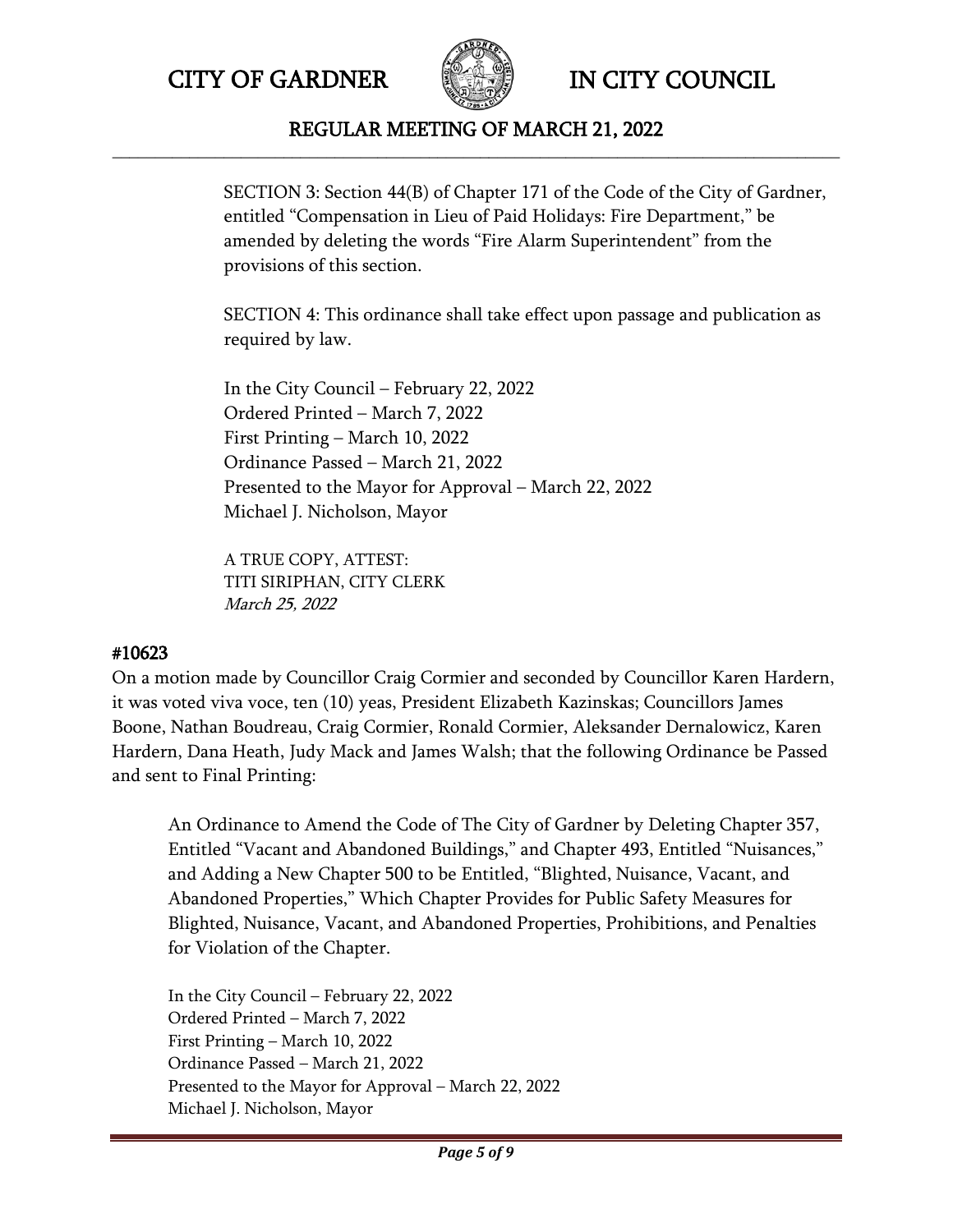

#### REGULAR MEETING OF MARCH 21, 2022 **\_\_\_\_\_\_\_\_\_\_\_\_\_\_\_\_\_\_\_\_\_\_\_\_\_\_\_\_\_\_\_\_\_\_\_\_\_\_\_\_\_\_\_\_\_\_\_\_\_\_\_\_\_\_\_\_\_\_\_\_\_\_\_\_\_\_\_\_\_\_\_\_\_\_\_\_\_\_\_\_\_\_\_\_\_**

A TRUE COPY, ATTEST: TITI SIRIPHAN, CITY CLERK March 25, 2022

## #10624

On a motion made by Councillor Craig Cormier and seconded by Councillor Karen Hardern, it was voted viva voce, ten (10) yeas, President Elizabeth Kazinskas; Councillors James Boone, Nathan Boudreau, Craig Cormier, Ronald Cormier, Aleksander Dernalowicz, Karen Hardern, Dana Heath, Judy Mack and James Walsh; that the following Ordinance be Passed and sent to Final Printing:

An Ordinance to Amend the Code of the City of Gardner by adding a New Chapter 501 to be Entitled "Outdoor Restaurant Seating and Services," Which Chapter Provides for Definition of Outdoor Dining Services, Licensing Procedures, and Hours of Operations.

In the City Council – February 22, 2022 Ordered Printed – March 7, 2022 First Printing – March 10, 2022 Ordinance Passed – March 21, 2022 Presented to the Mayor for Approval – March 22, 2022 Michael J. Nicholson, Mayor

A TRUE COPY, ATTEST: TITI SIRIPHAN, CITY CLERK March 25, 2022

## #10625

Councillor James Boone had a question regarding §312-4 Disposition of unclaimed dogs. It reads:

- A. Any dog which is impounded and is not redeemed by the owner withing the ten-day period of confinement shall be made available for adoption in accordance with procedures established by Gardner Police Department and National Animal Control Association.
- B. Any unclaimed dog which is in the custody of the Police Department shall be disposed in accordance with MGL c. 140, § 151A, when each of the following criteria has been met:

(1) The dog was detained for a period of seven (7) days.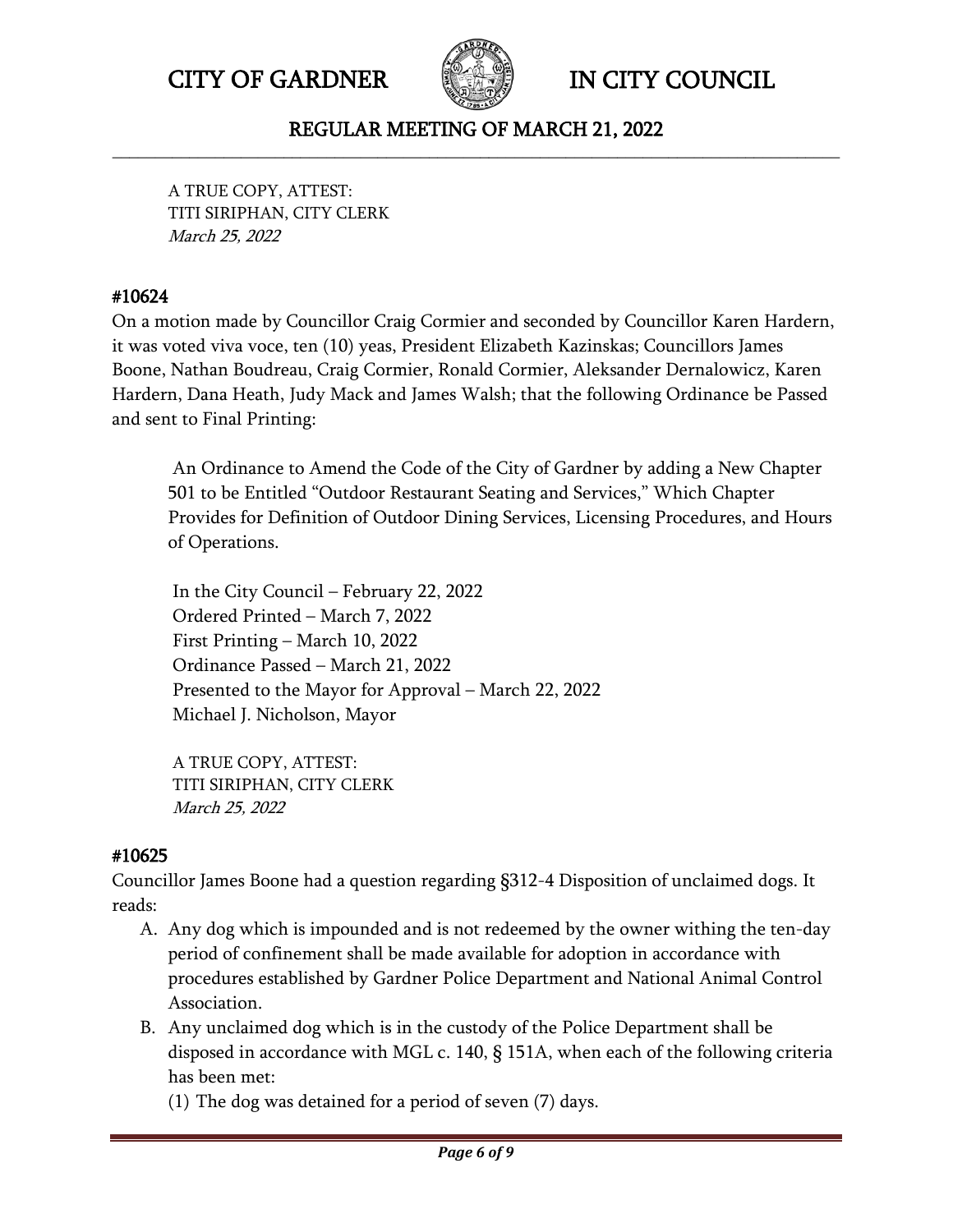

REGULAR MEETING OF MARCH 21, 2022 **\_\_\_\_\_\_\_\_\_\_\_\_\_\_\_\_\_\_\_\_\_\_\_\_\_\_\_\_\_\_\_\_\_\_\_\_\_\_\_\_\_\_\_\_\_\_\_\_\_\_\_\_\_\_\_\_\_\_\_\_\_\_\_\_\_\_\_\_\_\_\_\_\_\_\_\_\_\_\_\_\_\_\_\_\_**

- (2) The description of the dog was published in the local paper at least three days before the scheduled date of the destruction.
- (3) The dog was made available for adoption in accordance with Subsection A.

Councillor is confused with the language because it states that there is a ten-day period to adopt the dog, but in seven days, the dog can be disposed.

Councillor Craig Cormier explained to Councillor Boone that a dog can be "disposed" after seven days only if the 3 criteria in sub section "B" are met.

Mayor Nicholson clarified that the ten days was reduced in the general law statute to seven. Based off of the humane society's recommendations to the legislature, a dog can have some anxiety issues for being in a cage for too long. We are allowed to go up to the 10 days but may allow the dog to be adopted after seven days. It allows a three-day extra window for the owner to claim the dog.

On a motion made by Councillor Craig Cormier and seconded by Councillor Karen Hardern, it was voted viva voce, ten (10) yeas, President Elizabeth Kazinskas; Councillors James Boone, Nathan Boudreau, Craig Cormier, Ronald Cormier, Aleksander Dernalowicz, Karen Hardern, Dana Heath, Judy Mack and James Walsh; that the following Ordinance be Passed and sent to Final Printing:

An Ordinance to Amend Chapter 312 of the Code of the City of Gardner, Entitled "Animals."

In the City Council – February 22, 2022 Ordered Printed – March 7, 2022 First Printing – March 10, 2022 Ordinance Passed – March 21, 2022 Presented to the Mayor for Approval – March 22, 2022 Michael J. Nicholson, Mayor

A TRUE COPY, ATTEST: TITI SIRIPHAN, CITY CLERK March 25, 2022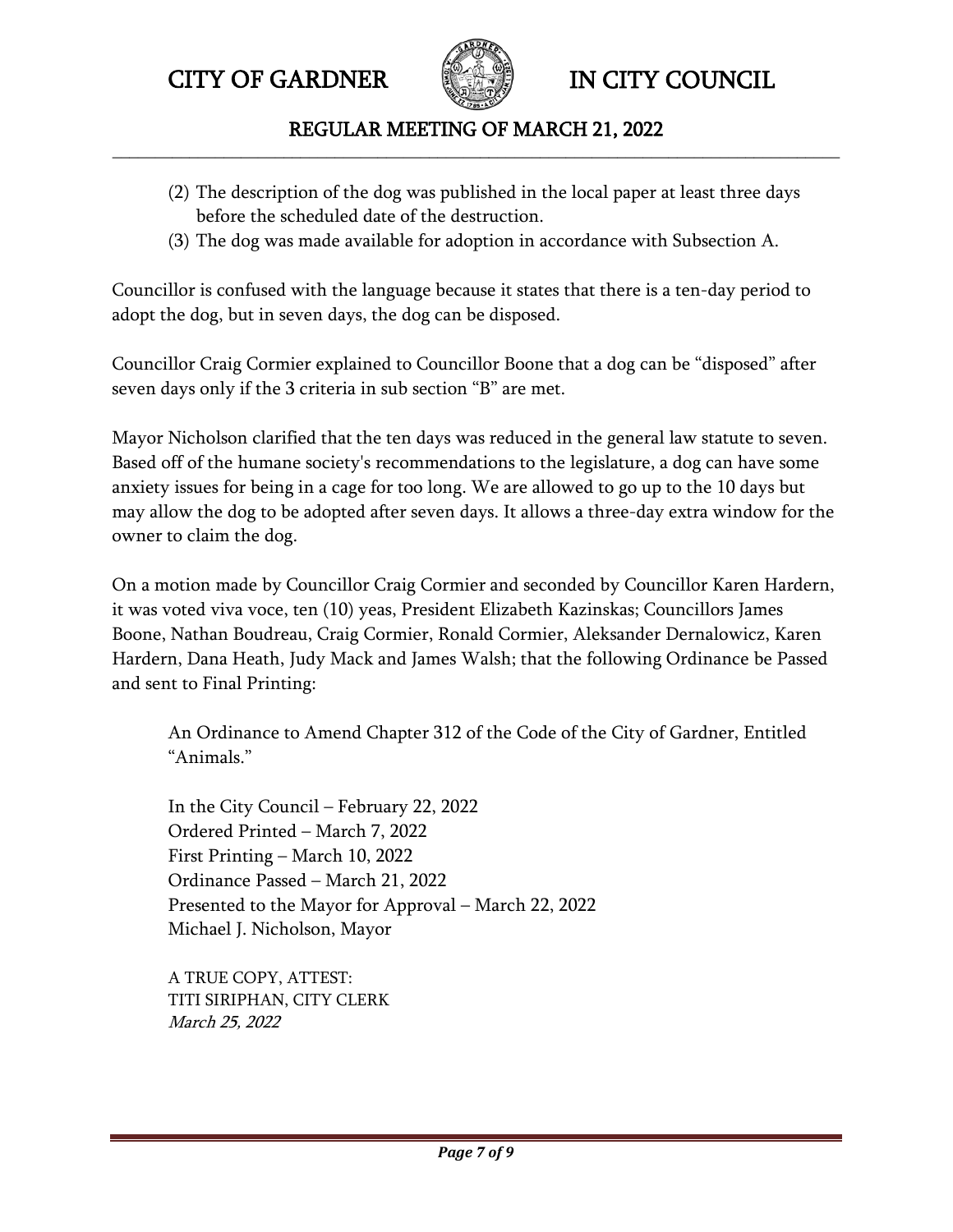

#### REGULAR MEETING OF MARCH 21, 2022 **\_\_\_\_\_\_\_\_\_\_\_\_\_\_\_\_\_\_\_\_\_\_\_\_\_\_\_\_\_\_\_\_\_\_\_\_\_\_\_\_\_\_\_\_\_\_\_\_\_\_\_\_\_\_\_\_\_\_\_\_\_\_\_\_\_\_\_\_\_\_\_\_\_\_\_\_\_\_\_\_\_\_\_\_\_**

#### #10626

On a motion made by Councillor Craig Cormier and seconded by Councillor Karen Hardern, it was voted viva voce, ten (10) yeas, President Elizabeth Kazinskas; Councillors James Boone, Nathan Boudreau, Craig Cormier, Ronald Cormier, Aleksander Dernalowicz, Karen Hardern, Dana Heath, Judy Mack and James Walsh; that the following Ordinance be Passed and sent to Final Printing:

AN ORDINANCE TO AMEND THE CODE OF THE CITY OF GARDNER BY DELETING CHAPTER 318, ENTITLED ARCADES.

BE IT ORDAINED BY THE CITY COUNCIL OF THE CITY OF GARDNER THAT:

SECTION 1: Chapter 318 of the Code of the City of Gardner, entitled Arcades, be deleted in its entirety.

SECTION 2: This ordinance shall take effect upon passage by law.

In the City Council – February 22, 2022 Ordered Printed – March 7, 2022 First Printing – March 10, 2022 Ordinance Passed – March 21, 2022 Presented to the Mayor for Approval – March 22, 2022 Michael J. Nicholson, Mayor

A TRUE COPY, ATTEST: TITI SIRIPHAN, CITY CLERK March 25, 2022

#### NEW BUSINESS

Councillor Dana Heath would like to thank the Mayor for the sale of the buildings downtown.

Councillor James Boone would like to echo the comments of Councillor Heath. He is hopeful this will improve the downtown by getting responsible owners help make the city look good again.

Councillor Nathan Boudreau was impressed with the Public Welfare Committee tour a few weeks ago at the Senior Center by Director Mike Ellis. He recommends everyone check out the Senior Center.